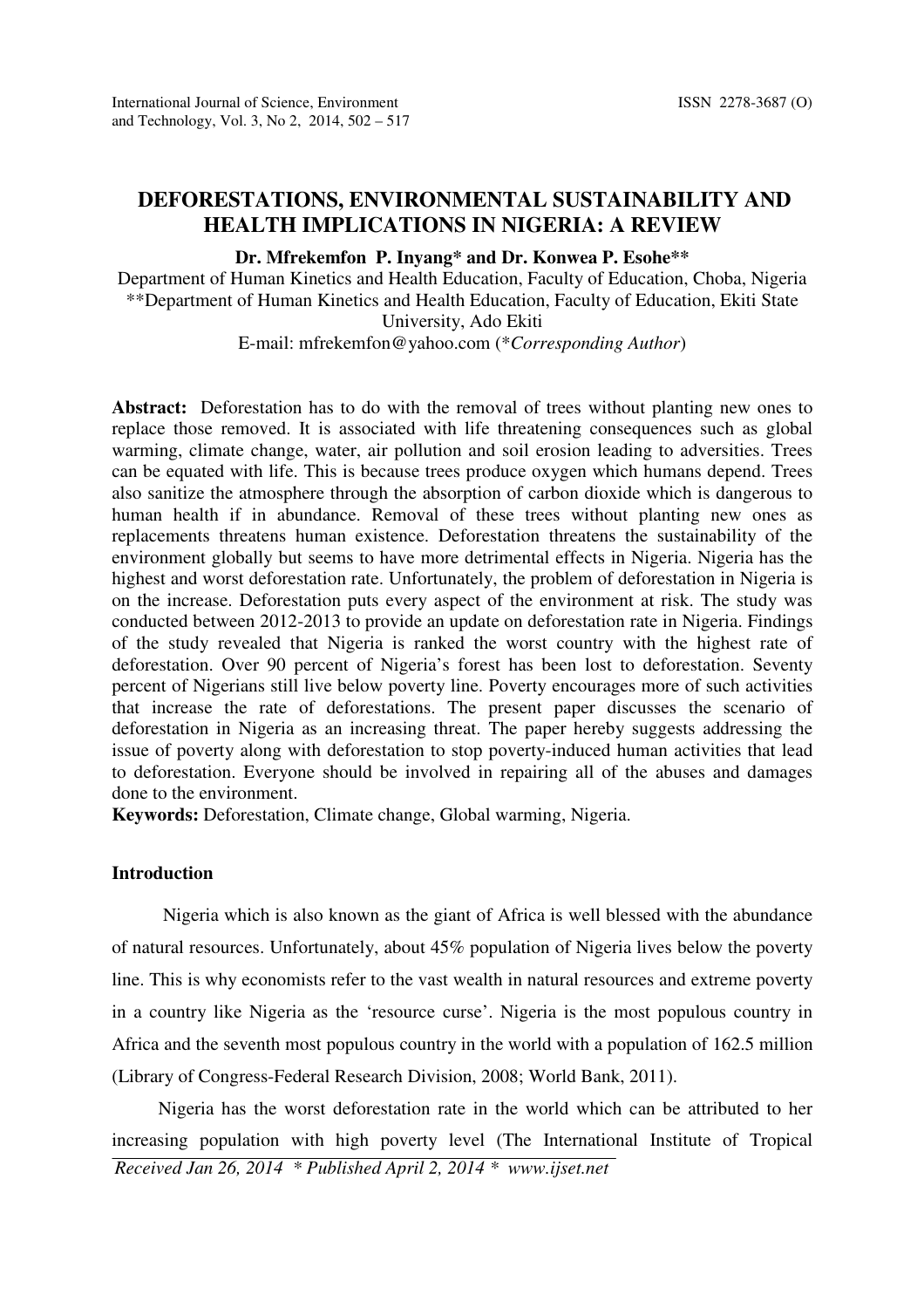Agriculture (IITA), 2011). Inability of Nigerian leaders to provide for her citizenry leads to poverty induced activities which causes deforestation. The adverse effects of deforestation are alarming and impacts negatively on human health with serious threats to human existence.

 Deforestation has to do with continuous removal of plants without growing new ones to replace what has been removed for economic or social purposes (The Free Encyclopedia, 2007). This in turn exposes the land, mountains, hills and even valleys to erosion. Subsequently, floods, landslides and mudslides, loss of wild life and increasing loss of deserts follow. At the long run human health and life become adversely affected. The annual rate of deforestation in Nigeria is 3.5% which is approximately 350,000-400,000 hectares per year (Food and Agriculture Organization, 2005).

 Fakoya (2010) highlighted deforestation as a recurring problem in Nigeria. This might not be unconnected with the high poverty level in Nigeria in the midst of abundant natural resources. There seems to be a relationship between poverty and increase loss of forest. Debarati Guha Sapir posited that vulnerability to natural disasters is almost a direct function of poverty through poverty induced unfavorable activities. These activities include felling of trees to be used as fire wood for cooking due to inability to afford kerosene and cooking gas as a result of cost and unavailability most times. Seventy percent of Nigerians are still living below the poverty line (CIA, 2007).

 Continuous removal of vegetation in Nigeria increases its vulnerability to landslides with a high tendency to loss of lives and property. This is not without strong implications for present and future Nigerians. Nigeria has one of the highest rates of forest loss (3.3%) in the world, lost 6.1million hectares or 35.7% of its forest covers. Nigeria also lost 79% of its oldgrowth forests between 1990 and 2005 with average loss of 11% per year (Fakoya, 2010). The causes of deforestation in Nigeria include use of wood for fuel by the poor for domestic and economic activities, indiscriminate setting of fires in the forests by people due to unknown reasons and ignorance, replacement of primary forests with less biodiverse plantations and secondary forests, menial agricultural activities, logging and timber exportation ( FAO, 2005).

 Deforestation has contributed adversely to environmental sustainability in Nigeria. Such adverse effects include damages to the natural environment from soil erosion, loss of wildlife and increased desertification (Akanbami, 2003). Deforestation has adversely affected land fertility. Study conducted between 1901 to 2005 revealed a temperature increase of  $1.1<sup>oc</sup>$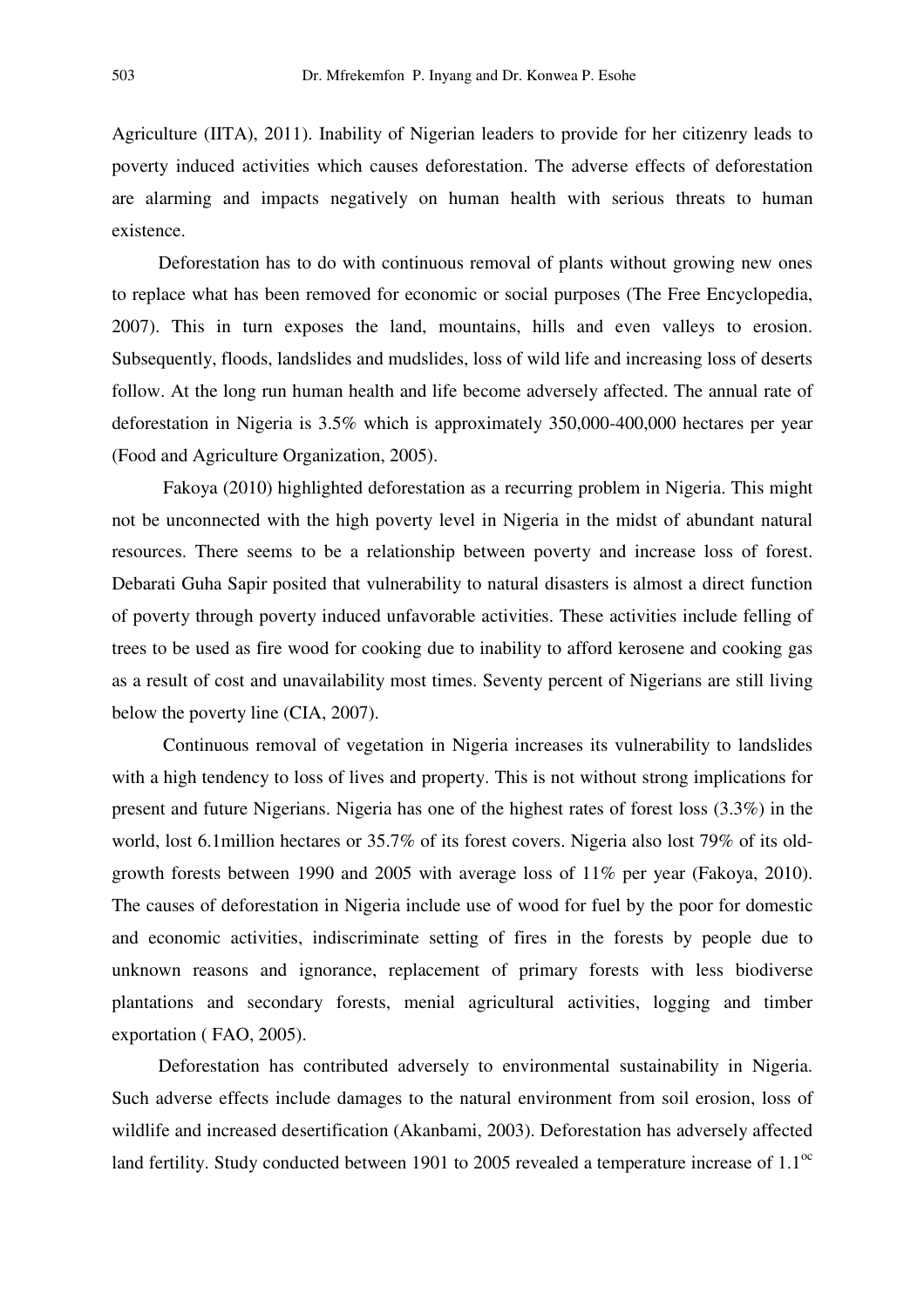against the global mean temperature of  $0.74<sup>0c</sup>$ . This was associated with decrease in annual rainfall by 81mm. High deforestation rate led to increased temperature, reduced the rate of rainfall thus leading to increase desertification. Deforestation impacts socially, economically and agriculturally on the overall quality of life of any nation (Sahney; Benton; & Falcon-Lang, 2010). According to 2000 to 2005 data, Nigeria has lost 55.7% of its primary forest (Akanbami, 2003).

 However, the ultimate impact of deforestation is on human health. Social and economic implications are not left out. For instance, deforestation increases the vulnerability to landslides which are capable of causing loss of lives and property. Health is an inevitable requirement for optimal functioning. Without health nothing can be achieved. The focus of this paper is on deforestation, causes, environmental sustainability, health implications and intervention measures in Nigeria. The enormous adverse effects of deforestation warrant a continuous monitoring in Nigeria.

# Deforestation in Nigeria

 A forest is defined as a land which is covered with more than 10 percent of trees and an area of more than half a hectare (FAO, 2005). A forest includes natural forests and forest plantations and does not include stands of trees established primarily for agricultural production. Such trees include those planted for different types of fruits, oil palm fruit trees and agro forestry trees. Trees are the oldest, reliable, very useful and widely used raw materials that play a crucial role in oxygen supply and absorption of green house gases (Effects of Deforestation, 2010).

 Tropical forest trees cover only six percent of Earth's land surface. It is purported that trees contain between 70 and 90 percent of the world's entire species (Effects of Deforestation, 2010). Deforestation has caused the loss of 50 to 100 animal and plant species each day. Many of these species are now at the verge of extinction even with their significant importance to humans, especially in the area of medicine (Effects of Deforestation, 2010).

 Tropical rain forests immensely enhance the functioning of the planet. Rainforests accommodates about 50 percent of terrestrial species in the world (Butler 2012). They also help in maintaining the climate which is achieved by regulating atmospheric gases, stabilizing rainfall and protecting against desertification (Butler 2012). Deforestation can therefore deprive the planet of these functions thus constituting a serious threat to human existence (Butler 2012). More carbon is released into the atmosphere through deforestation, climatic changes take place and soil is exposed to rainfalls thus promoting erosions. These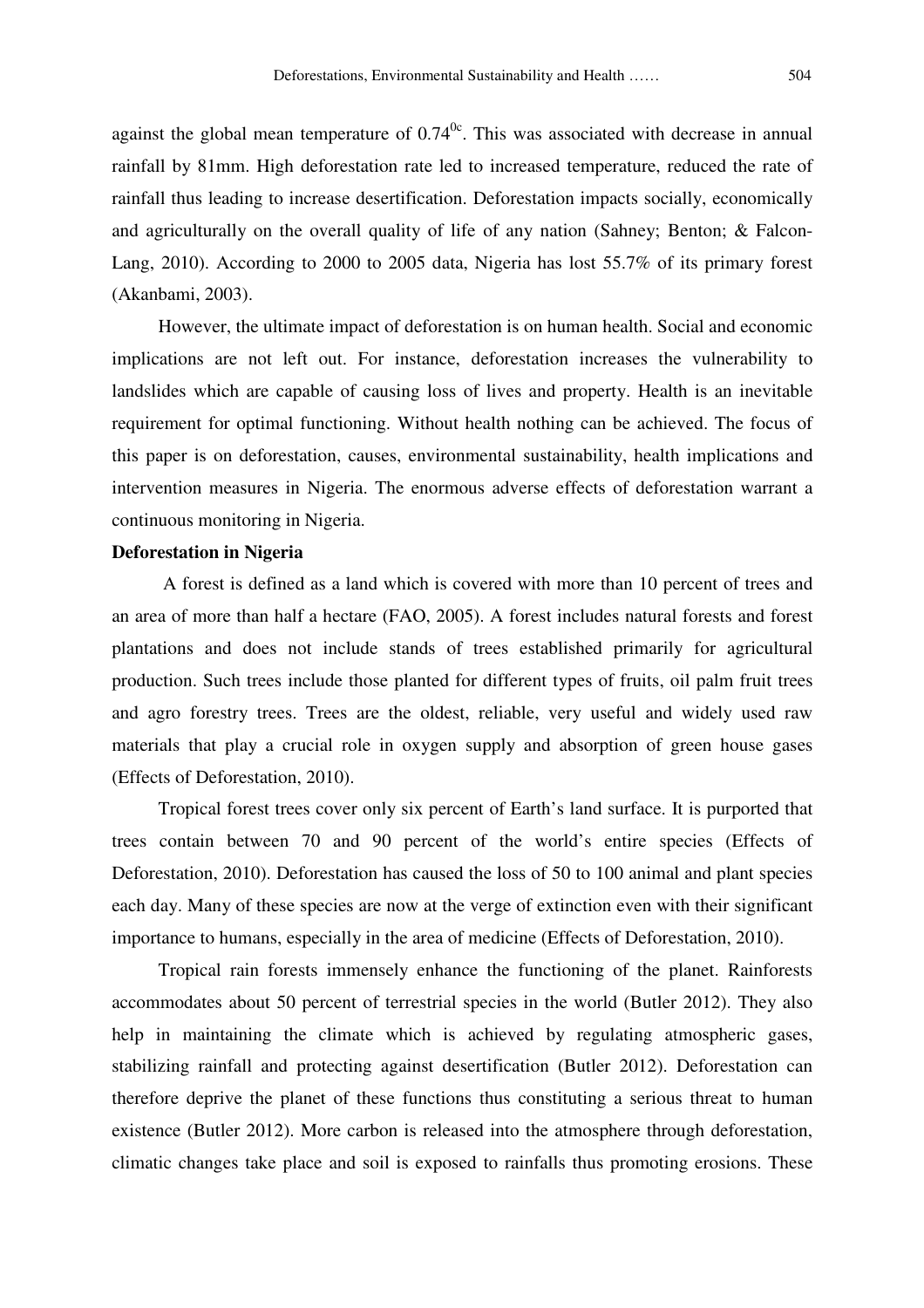are not without serious health implications. It is estimated that each day at least 80,000 acres (32,300 hectares) of forests vanish from the earth (Butler 2012).

 Rainforests produce 28% of the world's oxygen and has earned the name of 'jewels of the earth' and the 'world's largest pharmacy' for being a source of over one quarter of natural medicine (Rainforest at Animal Center 2004). This is processed through the taking in of carbon dioxide by plants and releasing of oxygen into the atmosphere for man. Deforestation therefore promotes an increase in atmospheric levels of carbon dioxide. According to Rainforest Facts, the rain forest houses more than half of the world's species of plants and animals which includes mammals, reptiles invertebrates and birds. Deforestation constitutes a serious threat to the existence of these species, promoting loss of habitat and atmospheric pollution. Deforestation enables the earth soil to run off into sources of water supply due to the absence of tree roots to absorb water thereby causing water pollution. Absence of tree roots further deprives the soil of important nutrients necessary for the growth of new vegetation (Effects of Deforestation).

 Unfortunately, deforestation rates are still on the increase irrespective of the increasing awareness on the importance of forests. Figures from the Food and Agriculture Organization of the United Nations (FAO) revealed an increase of 8.5 percent in tropical deforestation rates from 2000-2005 when compared with the 1990s. Loss of primary forests also increased by 25 percent within the same period. Nigeria and Vietnam's rate of primary forest loss has doubled since the 1990s. Between, 1990 and 2010, the forest cover in Nigeria further reduced from 17234 to 9,041 hectares. This produces serious adverse effects such as increased temperature and decreased rainfall thus resulting in desertification.

 According to international institute of Tropical Agriculture (IITA) (2011), Nigeria is ranked the worst country with the highest deforestation rate. Deforestation rate in Nigeria is put at 3.5% and 400,000 hectares every year. According to the Federal Ministry of Environments, 400 out of every 1,000 of forestland are deforested every year and only 26 hectares of these are reforested thus leaving 374 hectares deforested (Babalola,2012). During the deforestation, forests and woodlands are permanently destroyed (Institute for Environment and Sustainability-Global deforestation). The situation is reversible with the right attention to nature treatment. Over 90 percent of Nigeria's forest has been lost to deforestation (Peacock 2011). He further added that the massive destruction of the forest calls for intervention by the younger generation.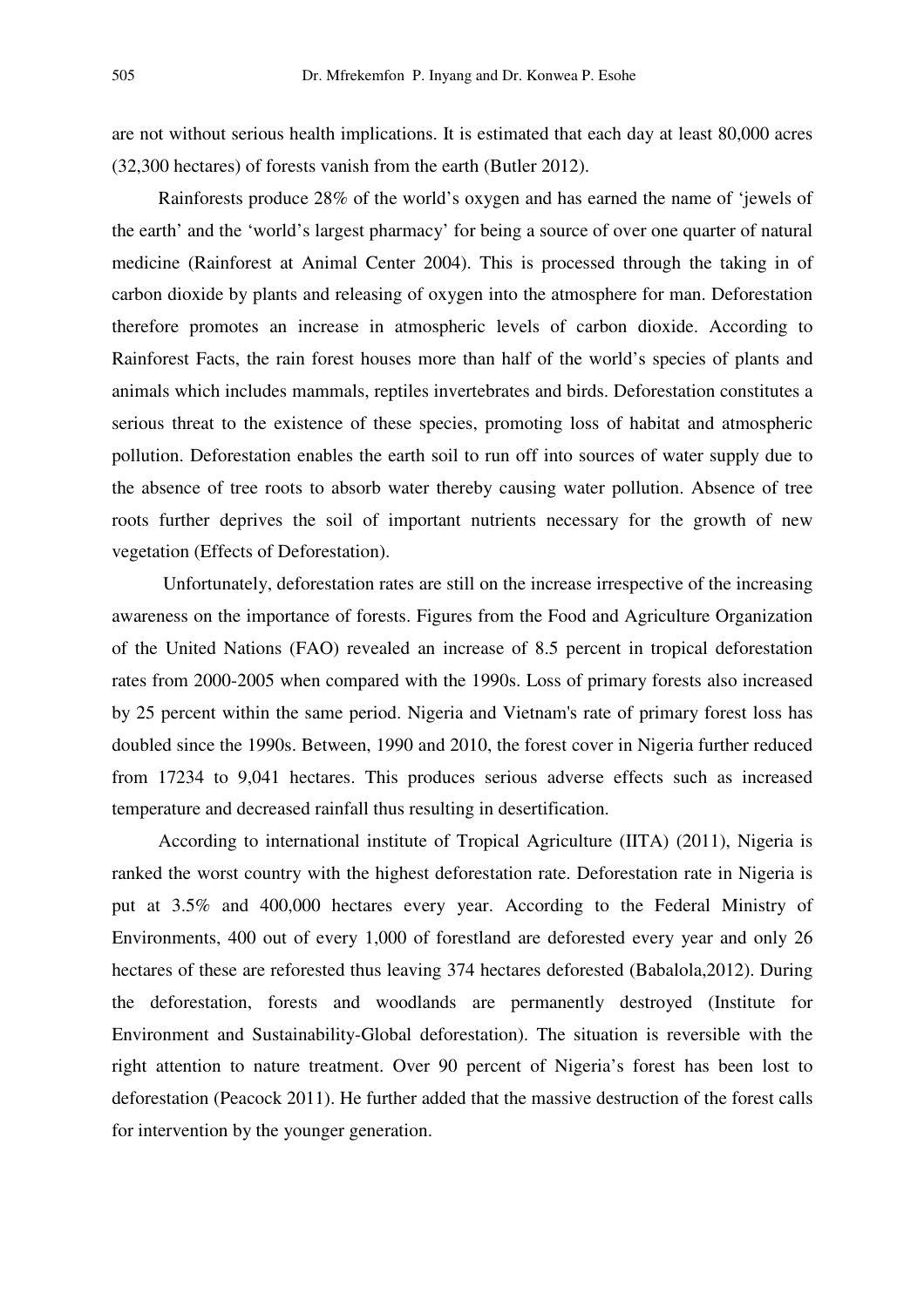In terms of the loss of primary forests which is also known as old- growth forest, Nigeria still has the highest deforestation rate in the world (FAO, 2005). Nigeria lost 55.7percent of her primary forests. According to (FAO), about 6million hectares of the world primary forest is still lost annually. This is important because primary forests are taken as the most biologically diverse ecosystem on the planet. They further stated that primary forests are replaced by less biodiverse plantations and secondary forests.

#### Causes of Deforestations in Nigeria

 Deforestation is inevitable when about 90% of a population is depending on wood as fuel for cooking and heating. Poor agricultural practices such as slashing and burning also contribute to deforestation (Terminski 2012). Study shows that about 60% of Nigerians use firewood for cooking because of the high cost of kerosene (Akinbami 2003). Some persons ignorantly set fire on forests thereby contributing to deforestation. According to FAO, developing countries from the tropics suffer most from deforestation between 2000 and 2005. This suggests a relationship between poverty and deforestation. Poverty induced human activities are the major causes of deforestation in Nigeria (Terminski 2012).

 Corruption is a serious issue in Nigeria and contributes immensely to illegal logging by companies and forest officials (Global witness 2013). Activities of illegal logging lead to deforestation. According to Goncalves, Panjer, Greenberg & Magrath (2012), an area of forest about the size of a foot ball field is clear-cut by illegal loggers every two seconds. Illegal trading in timber and its products lead to massive economic losses and environmental damages (Transparency international 2011).

 The rising demand for wood products has made the forestry lucrative and this invariably promotes illegal logging (Transparency international 2011). Logging is said to be the first threat to existing tree population (Effects of Deforestation,2010). Corruption is also observed at the level of government institutions, wealth and power due to harvesting of forest riches. Unfortunately all these are done on the platform of short term economic benefits (Effects of Deforestation, 2010). Lack of integrity in the judiciary to check illegal logging further promotes deforestation (Transparency International 2011).

 Poverty is also a strong factor in the issue of deforestation. Poverty leads to the felling and burning of trees for fuel. Charcoal produced from the burnt trees is sold for money to make ends meet. At the other hand, the felled trees are also sold as timber; cleared land is used as pasture for livestock, plantations of communities and settlements (Terminski 2012).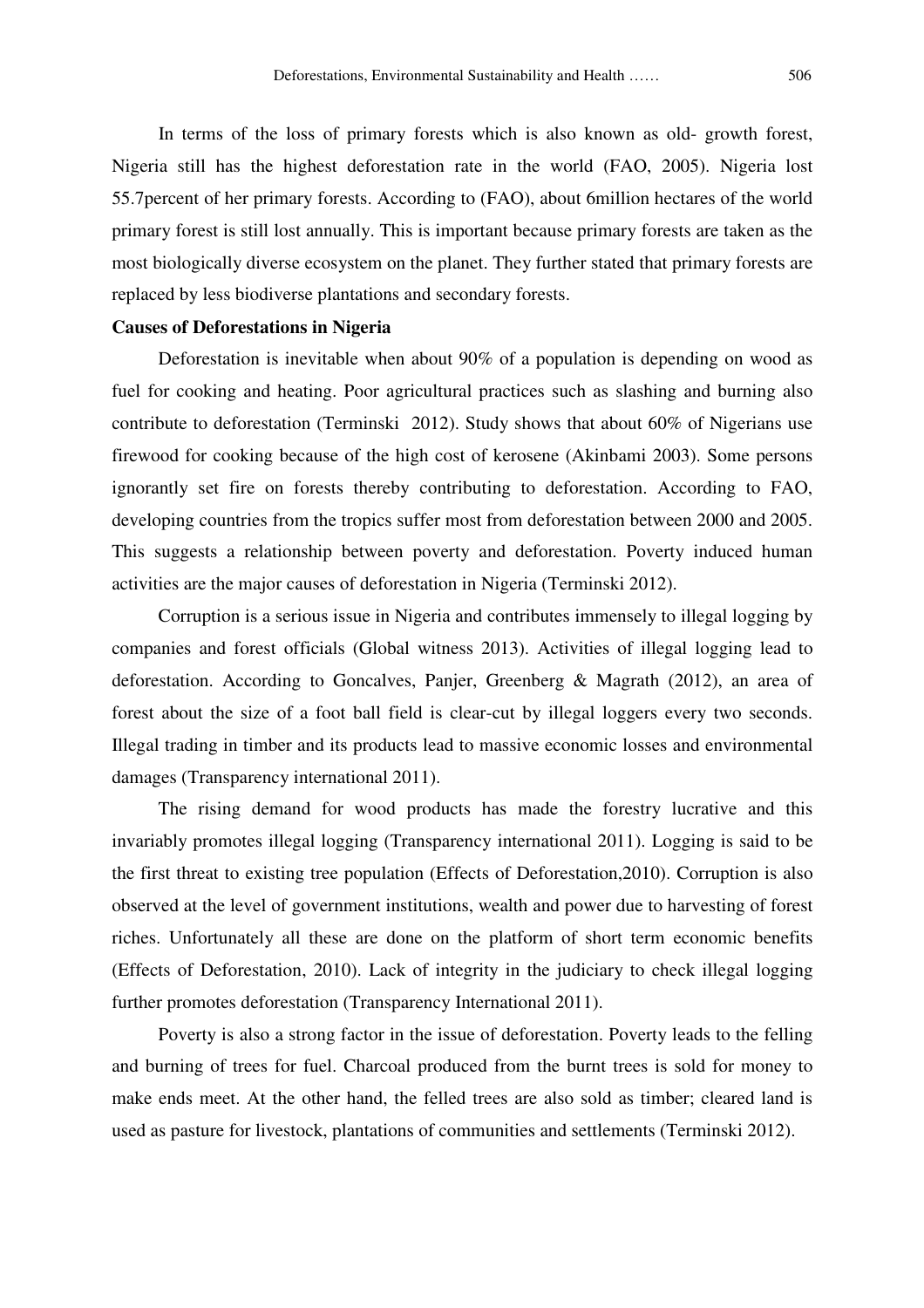Industrialization processes along side with oil extraction and mining lead to deforestation (Terminski 2012). Paper products are made from trees (Effects of Deforestation, 2010). Deforestation was a protective measure and deliberate activity during the war to open up closed up areas with trees which could have served as a hiding place for the enemies (Terminski 2012). According to FOA, deforestation is common among populous nations like Nigeria.

 Increasing growth in population and demographic pressure contributes immensely to deforestation processes in Nigeria (Effects of Deforestation, 2010). The most populous country in Africa is Nigeria with the population rate of 162.5 million (World Bank (2011). This becomes a serious problem when increasing population combines with the high level of poverty. About 70 percent (105million) of Nigerians are now living below the poverty line (Central Intelligence Agency (CIA) 2012, Sanusi, 2011). Overpopulation causes a corresponding increase in the construction of residential and public areas. This causes the soil to become loose and more susceptible to the possibility of running off and flooding (Effects of Deforestation, 2010). The outcome can be devastating. United Nations Environmental programme (UNEP) posited that Africans are suffering deforestation at the rate of two times of that of the world.

 Urbanisation process is another strong factor in the issue of deforestation. Lack of awareness on the adverse effects of deforestation has caused the destruction of over 8,5 million hectares of tropical forest permanently yearly for the construction of buildings and new urban areas. This leads to uncontrollable and continuous destruction of forest resources. In Nigeria, 81% of the original forest cover is removed (Effects of Deforestation, 2010). Other causes of deforestation in Nigeria include clearing of forest for logging, agricultural activities, felling of trees by rural dwellers for sales as a means of sustenance due to poverty and using of trees as wood for fuel which causes serious damages with an end result of desertification.

 The chairman of the Nigerian Environmental Study/Action Team (NEST) opined that "human beings are the major contributory factors to the climate change which has become the new reality. Our activities are inimical to the environment, our daily work and behaviour domestically, industrially and even agriculturally are threatening to the stability of the environment as well as the balance of the ecosystem. We often burn bushes to farm, we practice agriculture without due regard to the environment (oil). We cut/fell trees down without knowing that we are altering the eco- system and nature. All these human activities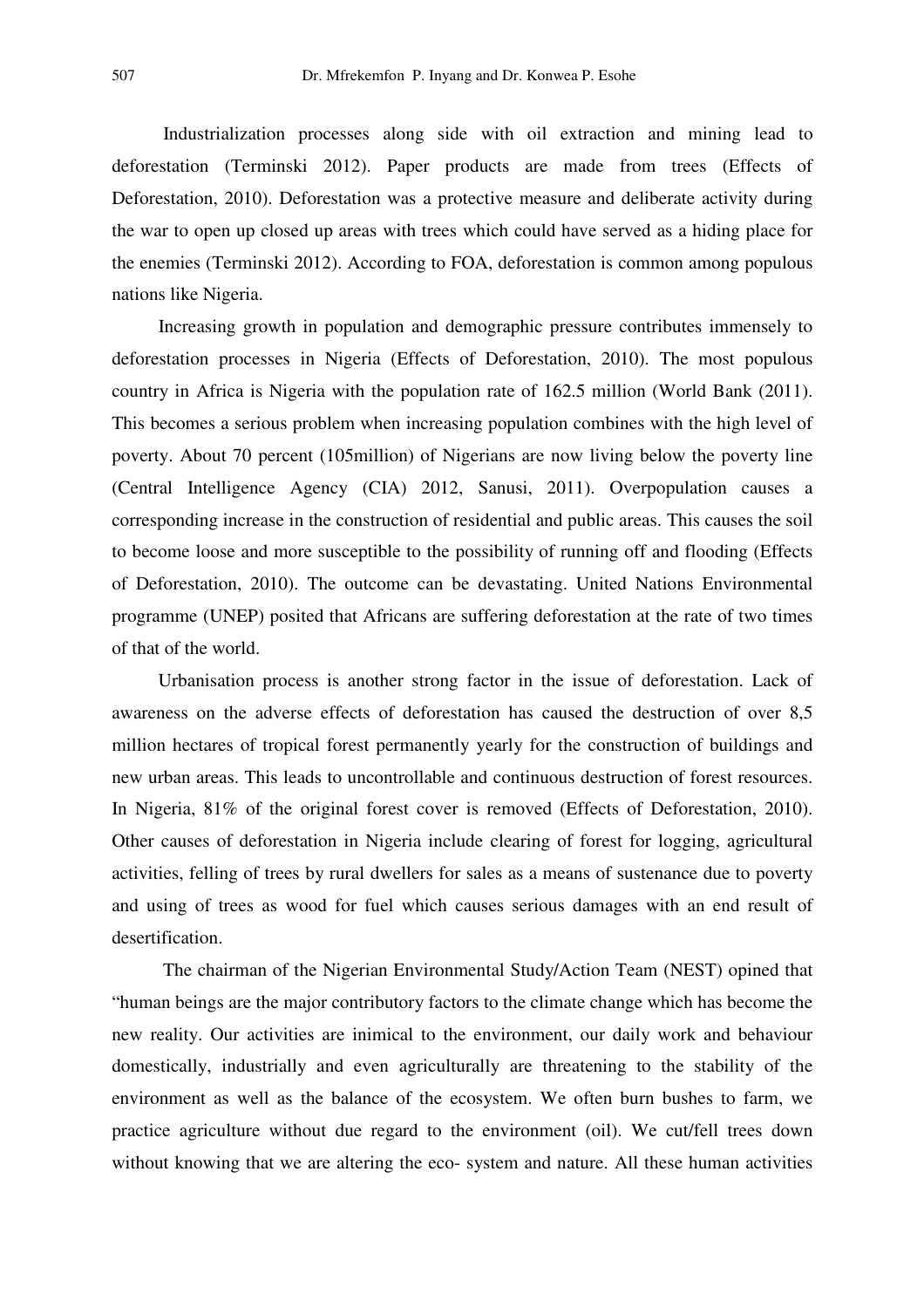are threatening the nature and at the end, we ourselves are to face the consequences and are to be blamed", he said.

 In line with the above statement, Nigerian leaders are the major culprits in the issue of deforestation because they have failed to provide for the citizenry through the abundance of God endowed natural resources. No wonder economists refer to Nigeria as being under what they call 'resource curse'. The poor citizenry resorts to poverty induced activities that lead to deforestation with all the adverse effects notwithstanding as a possible way out of their dilemma. Sad to observe that Nigerian leaders have failed to realize that the consequences of deforestation will not stop with the deprived/poor Nigerians but everyone. The basic cause of deforestation is human activity which is not without direct effects on human life (Nayak, 2008). Until the issue of poverty and corruption are addressed in Nigeria, sad to say that an end might never come to activities that lead to deforestation.

# Deforestation and Environmental Sustainability

 Deforestation can cause many societal and environmental problems capable of making human existence unbearable. Challenges associated with it include loss of biodiversity, destruction of forest- based societies and climatic disruption (Effects of Deforestation, 2010). Deforestation is a global problem which threatens environmental sustainability with more impact on Nigeria due to the high rate. Deforestation exerts adverse effects on the entire environment, the economy and the citizenry. Cutting down trees cause global warming and climate change (Peacock, 2011). Various forms of health problems are associated with global warming and climate change. Farming activities are affected by deforestations with the end result of hunger causing corresponding health problems. Forests are likened to the skin of the plant earth. This explains why massive cutting down of trees can lead to death of the planet earth. Trees are to the planet earth what the skin is to the body. For instance, loss of up to 70 percent of the skin in a fire incidence could result in death (Peacock, 2011).

 When tropical forests are logged, it contributes about one-fifth of greenhouse gas emissions (Burgess; Hansen; Olken; Potapov; Sieber & Stefanie, 2011). Over 20% of global warming emissions might be attributed to deforestation (Matthai, 2012).When trees are removed without adequate replacement, it leads to damage to habitat, settlements, biodiversity loss, aridity, air and water pollution (Terminski, 2012).

 Deforestation changes the environment adversely. Removal of trees causes degradation of the environment (The Free Encyclopedia, 2007). It leads to desertification, increases the salinity of the oil, produces land degradation and causes the sea to rise above its levels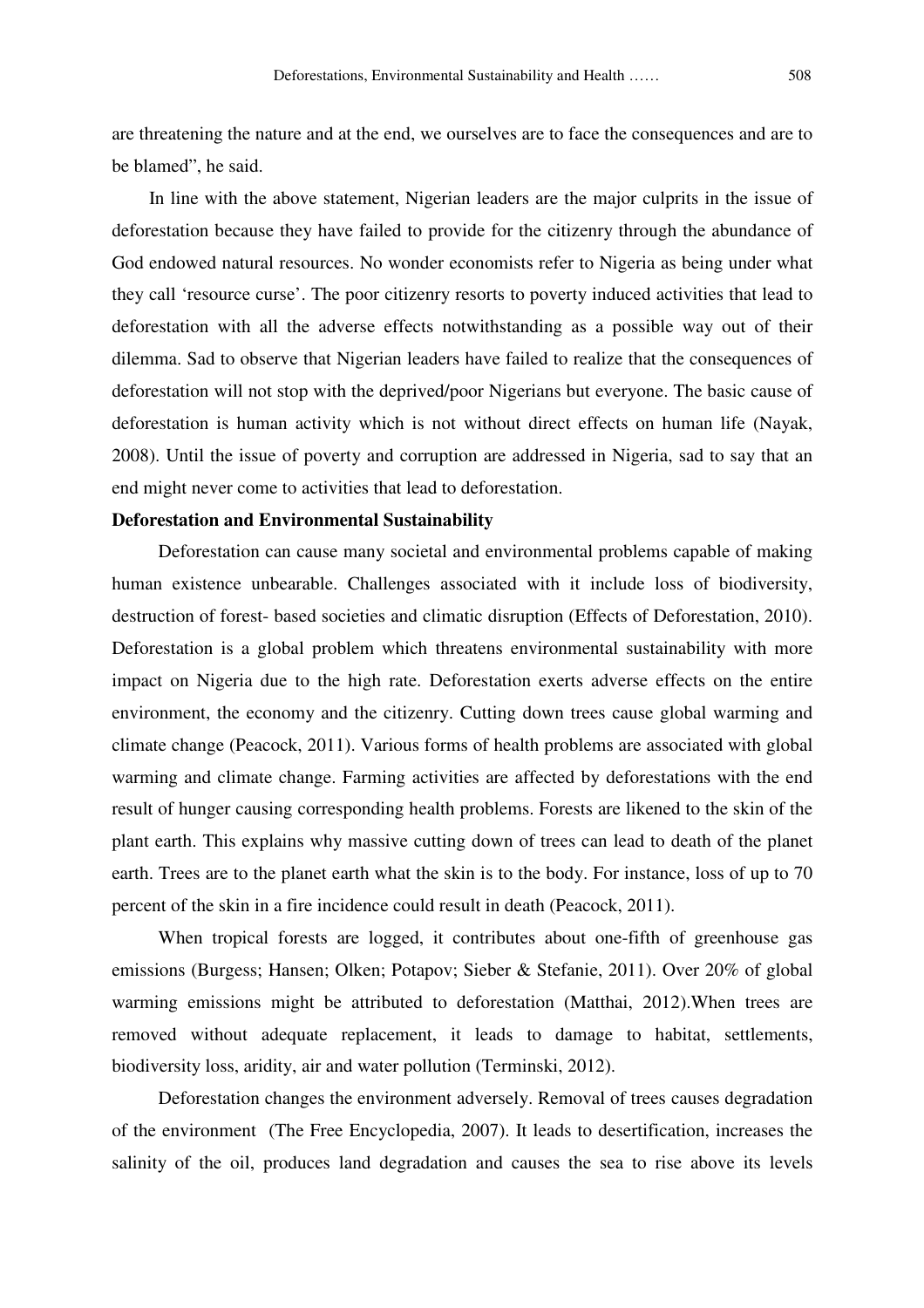(Terminski, 2012). Unfortunately; the adverse effects of deforestation are capable of extending to other two billion people in the world (Terminski, 2012).

 Deforestation affects the water table underneath the ground which is a common source of natural drinking water. Availability of underground water is dependent on continuous replenishment otherwise it dries up. Rain water helps in replenishing underground water. This is achieved through the roots of the forest trees which help in absorbing the rainwater with subsequent release into the underground water. In the absence of the trees, the rain water remains on the surface of the earth pending subsequent evaporation process. Deforestation causes change that negatively impacts the earth thus leading to degradation of the planet and natural habitats.

There is declination of wild life with extinction currently up to 100 species on daily basis (Delfgaauw, 1996). The forest animals are exposed to unfavourable conditions such as rain, wind, other animals and man (Dunbar,1993). This adversely affects the supply of food with subsequent threat to human resources and implications for biodiversity. Biodiversity can be defined as, "the variability among living organisms from all sources including, inter alia, terrestrial, marine and other aquatic ecosystems and the ecological complexes of which they are a part (United Nations Earth Summit in Rio Janeiro, 1992).

 Destruction of tropical forests also impacts negatively on tribal populations like the Aboriginal people worldwide. Governments and industries in the name of 'development' confiscated their land. Though the forest dwellers may be compensated for this loss, they cannot not still understand the reason behind the invasion of industrial culture on their once simple lives (Effects of Deforestation, 2010).

 Soil erosion is another consequence of deforestation. Though the forests appear to be flourishing, they are very poor beneath. The problem is that once forests have been cut down, crucial nutrients are washed out of the soil completely, resulting in erosion. The soil dries and cracks under the heat of the sun in the absence of trees to keep the soil in place (Effects of Deforestation, 2010).

### Deforestation and Health Implications

 Deforestation produces a reduction in the quality of life (Effects of Deforestation, 2010). The oxygen required for breathing by humans is produced by trees and massive removal of trees reduces the quantity of oxygen while increasing carbon dioxide. Increased atmospheric carbon dioxide has serious human health implications.Various forms of health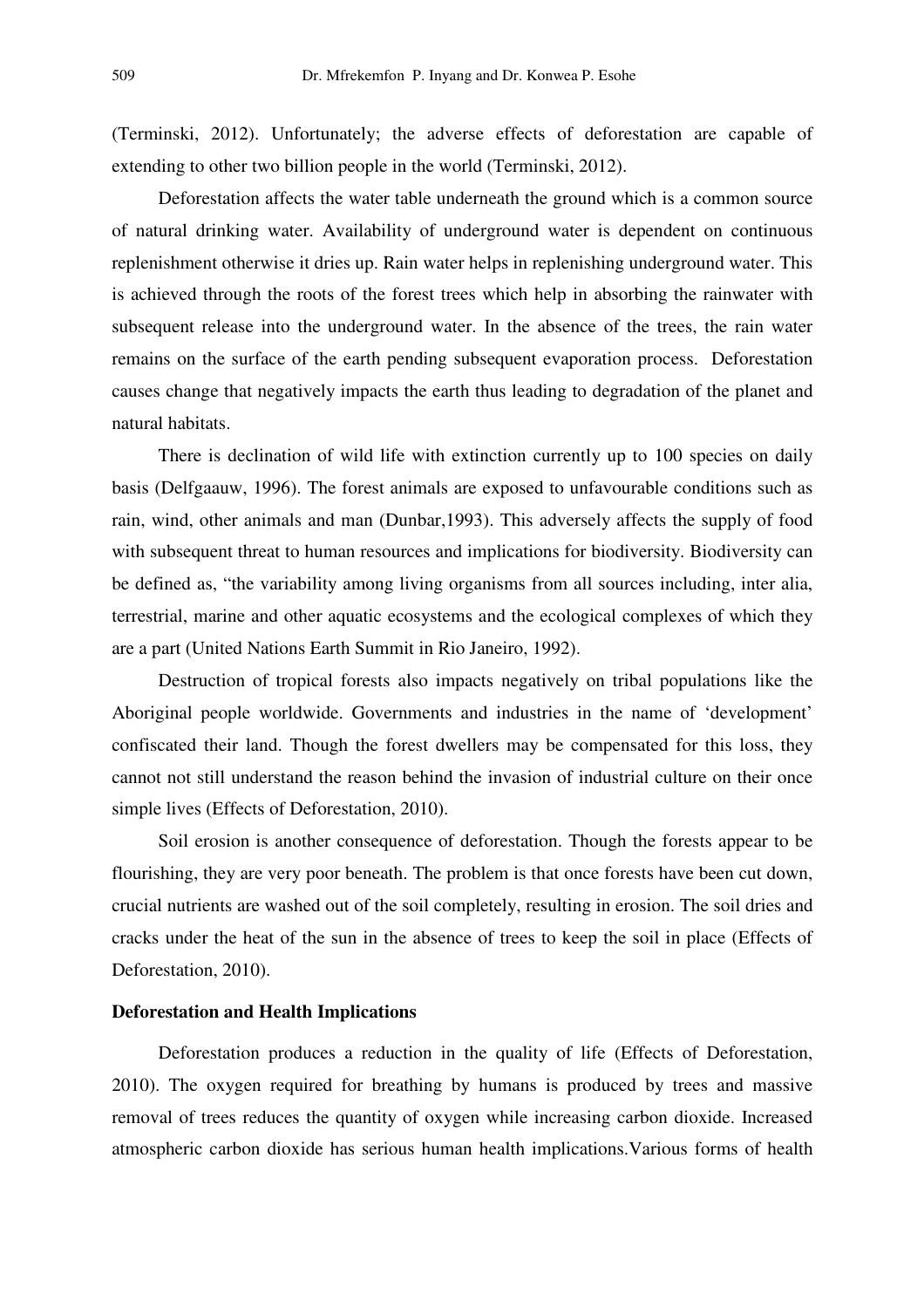problems are associated with global warming and climate change. When farming activities are affected by deforestations, hunger becomes the outcome, with associated health problems. Deforestations lead to the loss of valuable and medicinal plants (Peacock 2011). Plant derived medicines become seriously affected and therefore affects the treatment of fever, fungal infections, burns, gastrointestinal problems, pain, respiratory problems and treatment of wounds (Haidet, 2003).

 Deforestation accounts for 87 percent of total carbon emission in Nigeria (Balarabe, 2011). Air pollution is increased due to the reduction in the number of forests that usually help in absorbing the pollutants in the air. Deforestation also enhances the rate carbon monoxide reaches the atmosphere thereby causing ozone depletion resulting in global warming. Ozone layer is a mass of oxygen or 03 atoms that serve as a shield in the atmosphere against harmful ultraviolet rays from the sun (Balarabe2011).

 Animal products such as meat and hides which are good sources of protein are reduced and this can cause protein deficiency health problems. Deforestation affects the replenishment of underground water table which is a common source of natural drinking water and thus causing the wells to dry up. Inadequate water supply can lead to water borne diseases such as diarrhoea and vomiting. According to Jamie Bartram (World Health Organization) and colleagues, a lack of safe drinking water is a 'silent humanitarian crisis' that kills some 3900 children every day and stops any progress to the MDG's targets, mostly in Africa and Asia. According to Howard and Bartram (2003), at least 50 litres of water per person daily is needed to ensure that all personal hygiene, food hygiene, domestic cleaning, and laundry needs are met. Other health problems associated with inadequate water supply include acute infectious diarrhoeal diseases, typhoid fever, guinea worm infections and skin diseases which can increase mortality rate.

 Health problems associated with global warming include storms, drought and floods which are capable of threatening human existence. Harvard Medical School doctors attributed recent outbreak of malaria and dengue fever in the West to climate change associated with global warming. Incidence of kidney stones and other health problems may also increase with threat to human existence at the long run (Health Effects of Global Warming, 2009). Other possible health problems associated with global warming include heat stroke, climate stress on agriculture predisposing to malnutrition, increase in the number of malaria-carrying mosquitoes putting 65% of the world population on the risk of malarial infection (Health Effects of Global Warming, 2009). High temperatures associated with global warming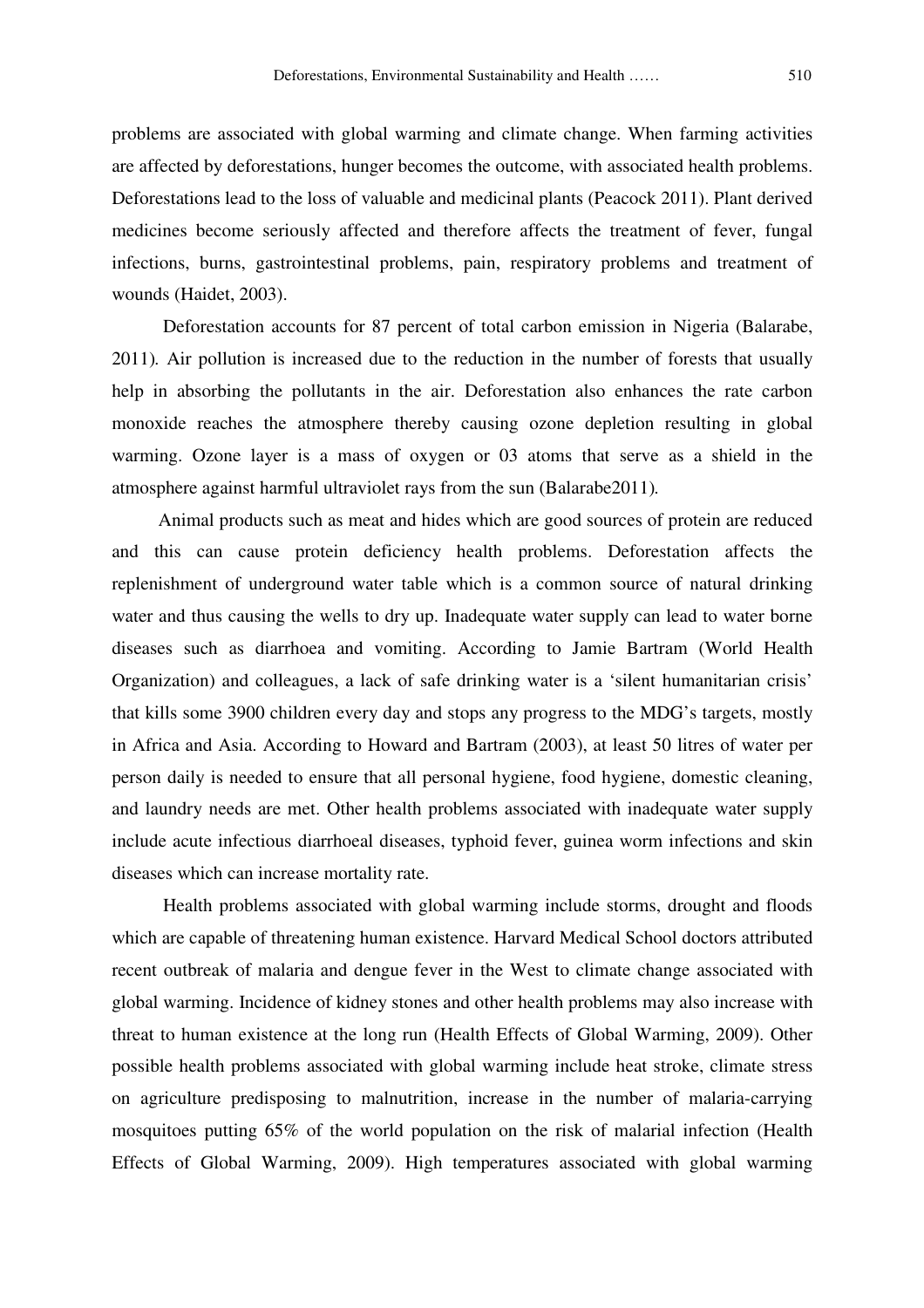increases the ozone concentration at the lowest level making it a harmful pollutant capable of worsening existing case of asthma and causing damages to the lung tissues. It is worth noting that ozone layer at its normal position which is upper atmosphere protects the earth from the harmful effects of ultra violet radiations (Health Effects of Global Warming, 2009). Other health problems associated with exposure to moderate level of ozone include nausea, chest pain and pulmonary congestion.

 Threats that follow the aftermath of flood include diarrheal diseases, respiratory infections, infections associated with poor sanitation, water-borne diseases such as diarrhea, dysentery, cholera and typhoid fever. The poor and the vulnerable are the worst victims due to lack of access to hygienic food, medicine and safe drinking water (Siddique, et al 1991; Public Health Laboratory Service, 2000). These increase morbidity and mortality rate.

 Pimentel (2006) posited that soil around the world is being swept and washed away 10 to 40 times faster than it is being replenished. According to Pimentel (2006) "Soil erosion is second only to population growth as the biggest environmental problem the world faces," said Pimentel. "Yet, the problem, which is growing ever more critical, is being ignored because who gets excited about dirt?" The major problem associated with soil erosion is malnutrition and about 99.7 percent of human food comes from cropland. Food is crucial for human survival and promotion of health. Malnutrition reduces the immune functions and increases the susceptibility to different types of health problems. Pimentel (2006) further submitted that cropland is reducing by almost 37,000 square miles each year due to soil erosion while more than 3.7 billion people are malnourished.

# Deforestation and lntervention Measures

 United Nation's financial support towards the reduction of emissions from Deforestation and Forest Degradation (REDD+) should be appropriately utilized. Children should be educated to identify and appreciate the values of nature to avoid the cutting of trees and shooting of birds. A paradigm shift of Nigeria's movement from the last position to first should be enforced. Youth should be empowered and integrated as part of agents of positive change and transformation of tomorrow from the vices of today such as deforestation. Education programmes should be floated for the farmers on indiscriminate cutting down of trees. Youths should be properly educated to understand the devastating effects of deforestations.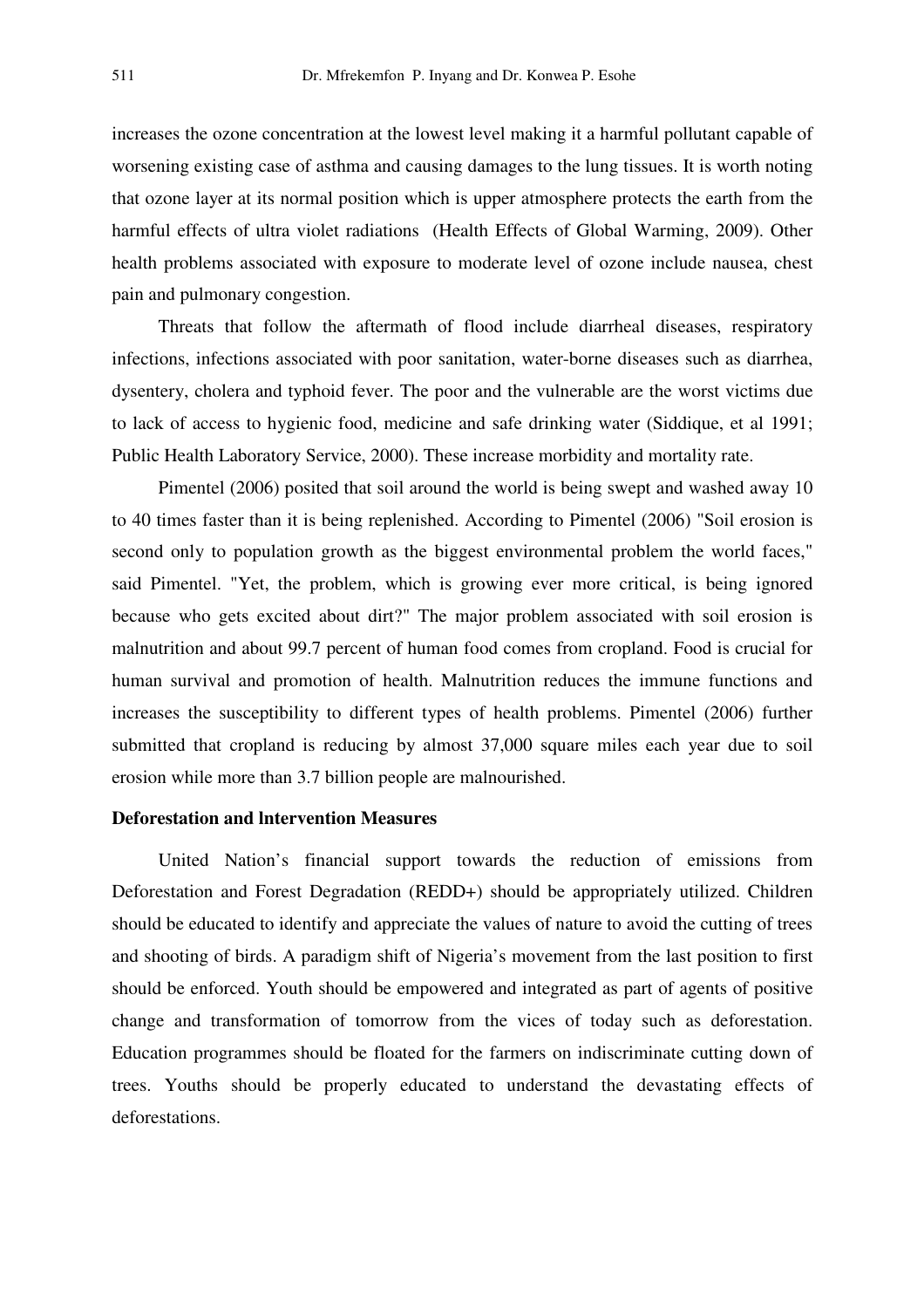Education on deforestation should bring out the challenges to food security and livelihoods in tropical countries including climate change, soil degradation and other natural resources. Political corruption should be addressed to put a stop to or a check to illegal logging. Integrity should be built into the judiciary to punish offenders of illegal logging so as to serve as deterrence to others. The reforestation programme which has started with the children in Ibadan with planting of trees should be extended to other parts of Nigeria.State Department of Forestry should implement forest management policies to check deforestation (http://en.wikipedia.org/wiki/Deforestation\_in\_Nigeria\_cite\_note\_12). Use of alternative energy should be reiterated in Nigeria. Less fossil fuels and electricity should be provided for usage. Energy-efficient products such as compact fluorescent light (CFL) bulbs should be made available for usage. Alternative sources of energy should be provided for the poor which should include hydropower, solar and wind energy (Balarabe, 2011). The wealth from abundant natural resources should be shared among the Nigerian citizenry as a check on poverty.

 Department of forestry should implement forest management policies. Re-greening or afforestation of the country should be a priority in Nigeria. The society should be properly enlightened on how to handle the forest. More stringent measures should be formulated and applied to address deforestation and illegal logging.The examples of our forefathers should be emulated as in practicing what is known as shifting system of farming (Babalola, 2012). In this system, further farming is suspended after four years of continuous farming. The land is allowed enough time to rest for recovery. During this period fast growing trees would be planted. The land would therefore become a forest by the time farmers would return to the land. Reforestation of deforested forest should be embarked on to save other wild animals yet to be affected. An end should be put to slashing and burning of forests. Nigeria should join in planting trees on the wide world tree planting day called Arbor Day.

 Appropriate laws and penalties should be put in place to check the indiscriminate cutting down of trees of great economic values mostly by greedy business men. Measures that will bring back the presence of mature and ripe forests in Nigeria should be adopted. Nigerian leaders should rule by examples. The judiciary should be sanitized so that offenders of deforestation laws will be penalized accordingly without any form of favouritism. The example of Wangari Muta Maathai, a woman from Kenya who won a Nobel Price for single handedly planting over 30million trees in the year 2004 to prevent erosion in Kenya should be emulated (Babalola, 2012).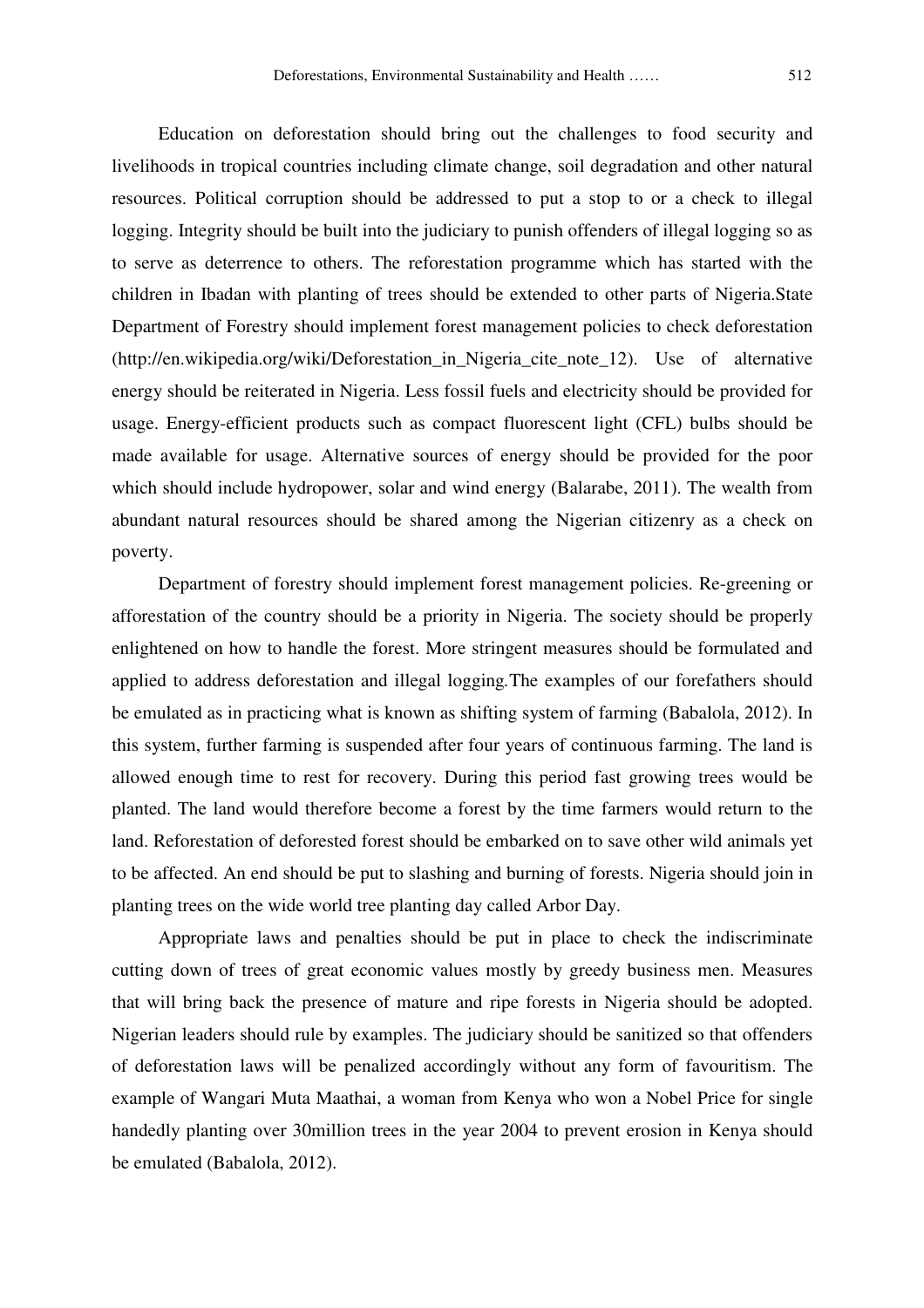# **Conclusion**

 The problem of deforestation in Nigeria increases on daily basis and is fast becoming a major threat to human existence. Immediate intervention measures are necessary to prevent it from getting worse. Even though man cannot survive outside his environment, his activities are speeding up the destruction of the said environment. Consequences of deforestation include climate change, global warming, emission of carbon dioxide and monoxide, soil erosion, air and water pollution. These are not without deadly life threatening health implications. According to Ukali (2013) soil erosion, desertification, bush burning, ocean upsurge, deforestation, and land degradation are increasing in Nigeria on a daily basis without a serious concern. There is need to repair the abuses and damages done to the environment towards the promotion of environmental friendliness.

# References

[1] Akinbami, J. 2003. "An integrated strategy for sustainable forest–energy–environment interactions in Nigeria." Journal of Environmental Management Science Direct, 69(2). pp. 115-28.

[2] Babalola, F.D. 2012. Charcoal business hurting forest communities. Retrieved from http://premiumtimesng.com http://premiumtimesng.com/metro/5020-

[3] Balarabe, L.Y. 2011. Tackling deforestation problems. Retrieved from allafrica.com/stories/201106031011.html

[4] Barnekow, L.J.P; Dhakal, P; Kjaer, E.D; Nathan, I and Shrestha, R. 2000. Conservation of trees through the use by local people and decentralized seed distribution supported by a tree seed.

Retrieved from http://bcb706.blogspot.com/2007/03/consequences-of- deforestation.html [5] Beamon, C. and Cargill, C.J. 2007. Deforestation and desertification. Retrieved from http://www.munfw.org/archive/45th/csd1.htm

[6] Buteyko,K.P. 2005. Carbon Dioxide: Health effects, uses and benefits. Retrieved from http://www.normalbreathing.com/CO2.php

[7] Burgess, R; Hansen, M; Olken, B; Potapov, P. and Sieber, S. 2011.The political economy of deforestion in the tropics. Retrieved from

www.illegal-logging.info/appraoch.php?a\_id=201

[8] Butler, R.2012.AWorldImperiled: Forces behind forest loss

Retrieved from http://rainforests.mongabay.com/0801.htm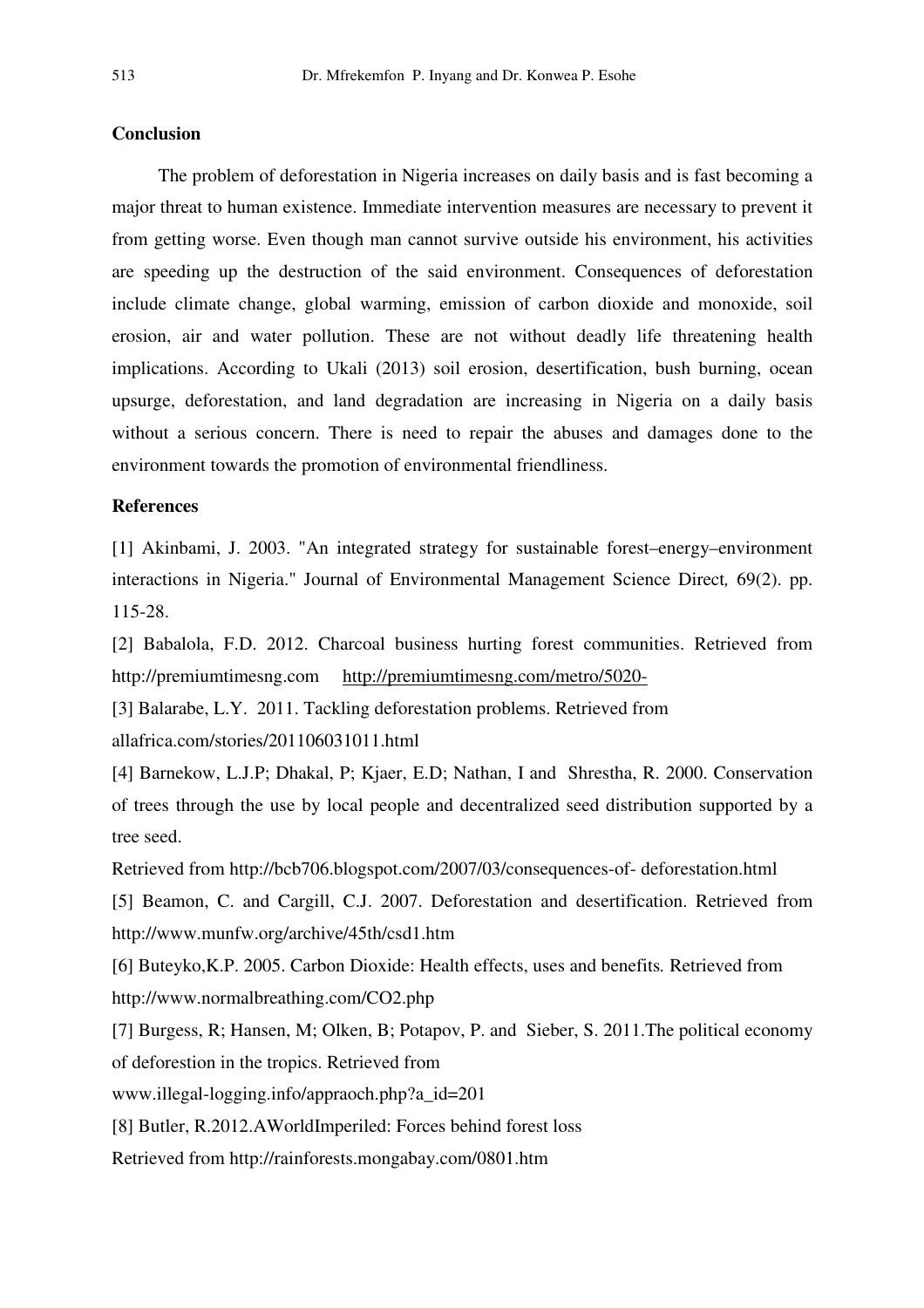[9] Cause and Effect of Deforestation.2012. Retrieved from

StudyMode.comhttp://www.studymode.com/essays/Cause-

[10] Central Intelligence Agency (CIA) World Fact book. 2007. Retrieved from

www.allcountries.org/wfb2007/haiti/haiti\_economy.html

[11] Central Intelligence Agency (CIA) World Fact book. 2012. Retrieved from www.allcountries.org/wfb2007/haiti/haiti\_economy.html

[12] Collins, J. 2001.Deforestation.Retrieved from http://www.botany.uwc.ac.za/Envfacts/facts/deforestation.htm

- [13] Criminal Justice Efforts to Combat Illegal Logging. 2012. Retrieved from www.illegallogging.info/approach.php?a\_id=201
- [14] Delfgaauw, G. J.1996.Effects of Deforestation. In WriteWork.com.Retrieved from http://www.writework.com/essay/effects-deforestation
- [15] Dunbar, B.1993. Effects of Deforestation. In WriteWork.com.Retrieved from http://www.writework.com/essay/effects-deforestation
- [16] Effects of Deforestation. 2010. Retrieved from StudyMode.com http://www.studymode.com/essays/Effects-Of-Deforestation-498391.html
- [17] Effects of Deforestation.1999.Retrieved from StudyMode.com http://www.studymode.com/essays/Effects-Deforestation-1550.html
- [18] Effects of Deforestation .2010.Retrieved from StudyMode.com. http://www.studymode.com/essays/Effects-Of-Deforestation-498391.html
- [19] Fakoya, O. 2010. Haiti and Nigeria: Case studies in failure of Human ... Retrieved from www.nigeriansinamerica.com/articles/3937/1/Haiti-and...
- [20] Food and Agriculture organization. 2005. Annual rate of deforestation .Retrieved from http://green.wikia.com/wiki/Deforestation\_in\_Nigeria

[21] Global Witness (2013).Retrieved from http://www.medindia.net/patients/lifestyleandwellness/health-effects-of-global-warming.

[22] Goncalves, M.P; Panjer. M; Greenberg, T.S. and Magrath, W.B. 2012. Justice for Forests: Improving Criminal justice efforts to combat illegal logging. A World Bank study. Washington, DC: World Bank. Retrieved from http://documents.worldbank.org/curated/en/2012/03/15966880/justice-forests improving- criminal-justice-efforts-combat-illegal-logging

[23] Haidet, A. 2003.Final Paper:The Medicinal Value of the Rainforest.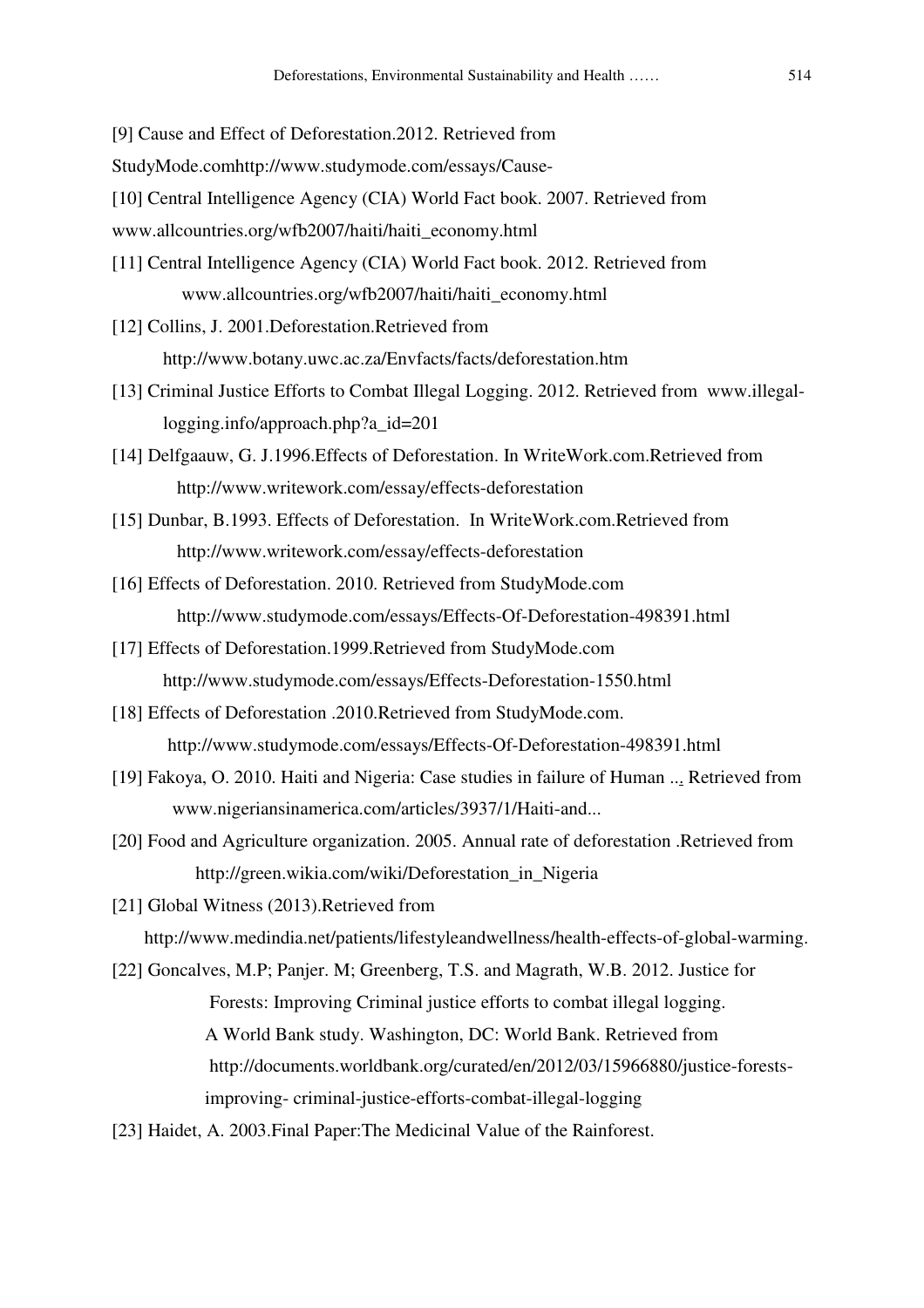Retrieved from

http://jrscience.wcp.muohio.edu/fieldcourse03/PapersCostaRicaArticles

/FinalPaper.TheMedicinalVa.html

- [24] Health objectives for the nations labouratory services (2000). Retrieved from www.cdc.gov/mmwr//preview/mmwrhtml/00001610.htm
- [25] Howard, G; Bartram, J. 2003. Domestic Water Quantity, Service Level and Health. Geneva: World Health Organisation.

Retrieved from http://whqlibdoc.who.int/hq/2003/WHO\_SDEWSH\_03.02.pdf.

[26] Lang, C. 2010. Curbing deforestation is a highly cost-effective way of reducing

greenhouse gas emissions and has the potential to offer ...Retrieved from

www.redd-monitor.org/2010/08/05/does-the-opportunity...

- [27] Library of Congress-Federal Research Division. 2008. Country Profile. Retrieved from memory.loc.gov/frd/cs/profiles/Iran.pdf
- [28] Maathai, W. 2012. ... deforestation, water crises, and rural hunger. ... Retrieved from en.wikipedia.org/wiki/Maathai
- [29] Nayak, S. 2008. The Causes and Effects of Deforestation. Retrieved from www.studymode.com/...Effects-Of-Deforestation-1319342.html
- [30] Peacock, J. 2013, May. This Day Live, Deforestation: Nigeria Ranked Worst in the
- world. Retrieved from www.illegal-logging.info/content/deforestation-nigeria.
- [31] Pimentel, D. 2006. Study: Soil erosion threatens human health.

Retrieved from http://phys.org/news12033.html#jCp

- [32] Poor water supply affects more people than war, terrorism, and WMD's combined. 2005. Retrieved from http://www.thelancet.com
- [33] Public Health Laboratory Service (PHLS). 2000. Provisional Guidelines on the Public
- Health, Implications of Flooding London. Retrieved from

http://www.hpa.org.uk/infections/topics\_az/flooding/guidelines.htm

- [34] Rainforests of Animal Centre.2004. Animalcorner.co.uk.Retrieved from www.animalcorner.co.uk/rainforests/rainforests.html
- [35] Rainforest Facts Rain-tree.com 2012.Retrieved from http://www.rain-tree.com/contact.htm#.Upy6OvvO\_XQ
- [36] Rochen, J.S.A.1998. The Choice: Doomsday or Arbor Day. Retrieved from http://www.umich.edu/~gs265/society/deforestation.htm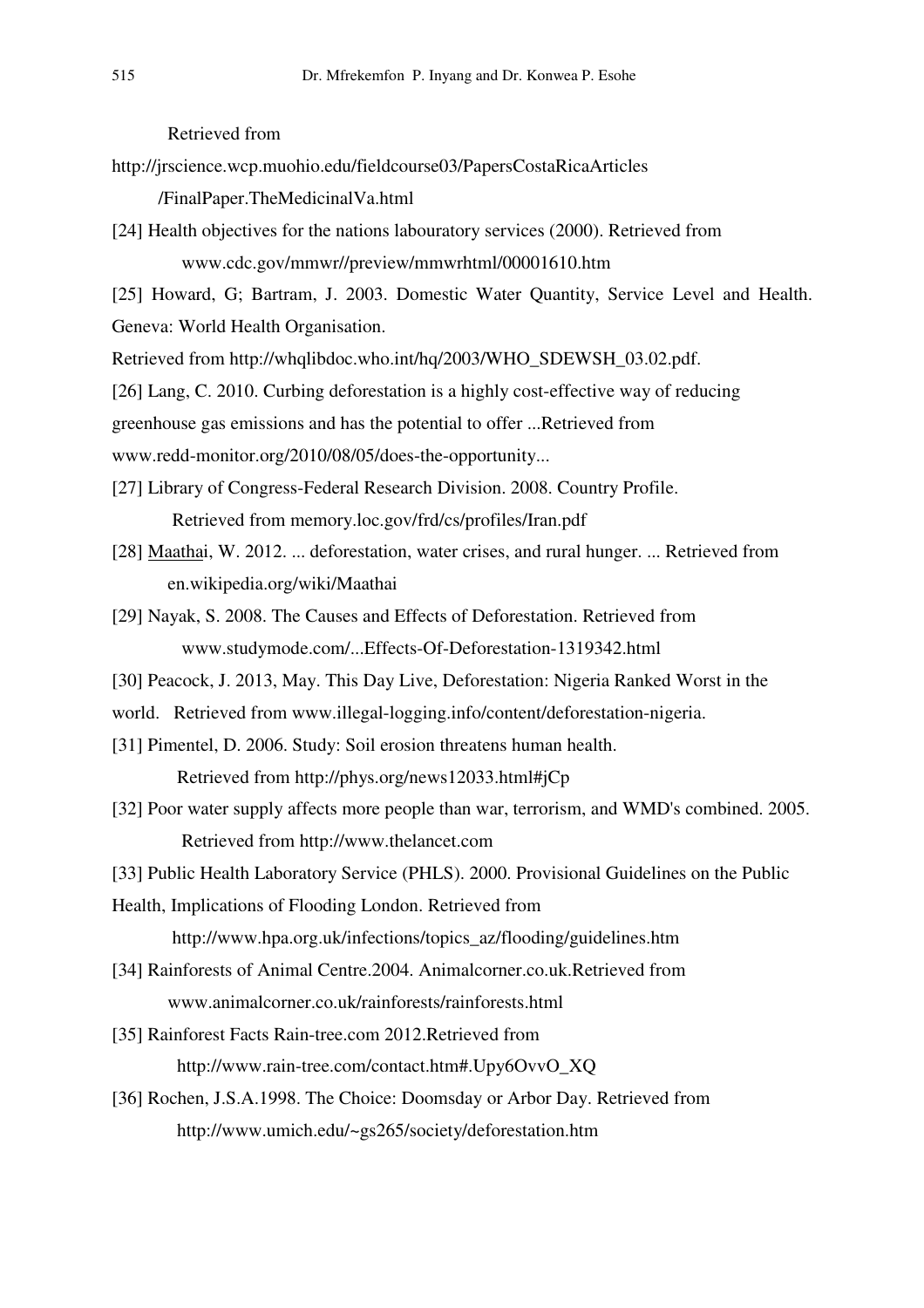- [37] Sahney, S., Benton, M.J. & Falcon-Lang, H.J. (2010). "Rainforest collapse triggered Pennsylvanian tetrapod diversification in Euramerica". Geology 38 (12). Pp.1079– 1082. 10.1130/G3118doi:2.1
- [38] Sanusi, L. 2011. Sanusi predicts increase in Nigeria's poverty level. Retrieved from saharareporters.com/article/cbn-poverty-sanusi-lamido...
- [39] Siddique,A. K; Islam.Q., Akram, K., Alaudim, M and Mitra, A. K.1991. 1988 Floods in Bangladesh: Pattern of Illness and Causes of Death Journal of Diarrhoeal Diseases Research , 9(4). Pp. 310-4.
- [40] Terminski, B. 2012. Current dynamics of deforestation in Africa ...Retrieved from www.thenigerianvoice.com/...of-deforestation-in-africa.html
- [41] The Causes and Effects of Deforestation.2012.Retrieved from StudyMode.com http://www.studymode.com/essays/The-Causes-And-Effects-Of-Deforestation- 1319342.html

[42] The Effects of Deforestation on Our Environment 2012. Retrieved from StudyMode.com. http://www.studymode.com/essays/The-Effects-Of-Deforestation-On-Our-1314880.html

[43] The International Institute of Tropical Agriculture (IITA). 2011. Deforestation: Nigeria ranked worst in the World. Retrieved from

http://www.thisdaylive.com/articles/deforestation- nigeria-ranked-worst-in-the world/103321/ [44] Transparency International.2011. Tackling Political Corruption to Combact Illegal Logging. Retrieved from www.illegal- logging.info/approach.php?a\_id=201

[45] Transparency International 2011. Building Judiciary Integrity to Combat illegal-Logging. Retrieved from www.illegal- logging.info/approach.php?a\_id=201

[46] Trendsupdates.com 2012. Killer Inhabitants of the Rainforests''Killer Inhabitants of the Rainforests'' Retrieved from www.coolsocial.net/sites/www/trendsupdates.com.html [47] Ukali, D. U.2013. Bush Burning, Deforestation, contributing to Food Crisis, Global Warming. Retrieved from http://africaproject2020.com/?p=83

[48] United Nations Earth Summit in Rio de Janeiro.1992.Conference on Environment and Development. Retrieved from www.un.org/geninfo/bp/enviro.html

[49] The Free Encyclopedia 2007. Deforestation. Retrieved from http://en.wikipedia.org/w/index.php?title=Deforestation&oldid=111799234

[50] The Free Encyclopedia 2007. Wangari Maathai. Wikipedia, Retrieved from